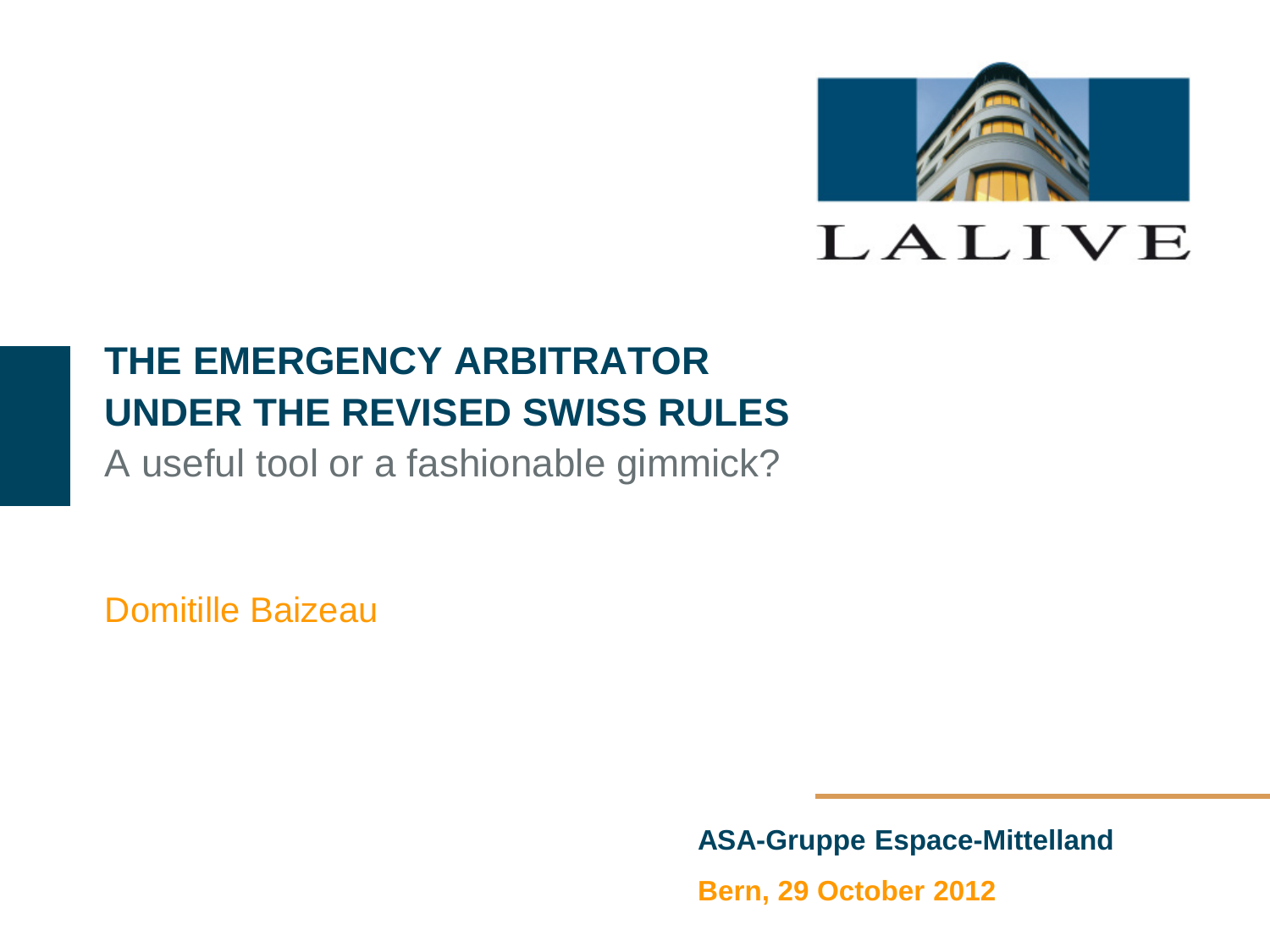# **INTRODUCTION (1)**

 Emergency relief (ER) under Art. 43 SR: what are we talking about?

**Temporary measure to protect a party or the arbitral process pending the resolution of the dispute in the arbitration on an urgent basis**

- Alternative to relief from AT or from state courts
- Wide range of measures (Art. 17 UML / Art. 26 UR):
	- $\triangleright$  To maintain status quo
	- $\triangleright$  To prevent current or imminent harm or prejudice to arbitral process
	- $\triangleright$  To preserve assets
	- $\triangleright$  To preserve evidence

LALIVE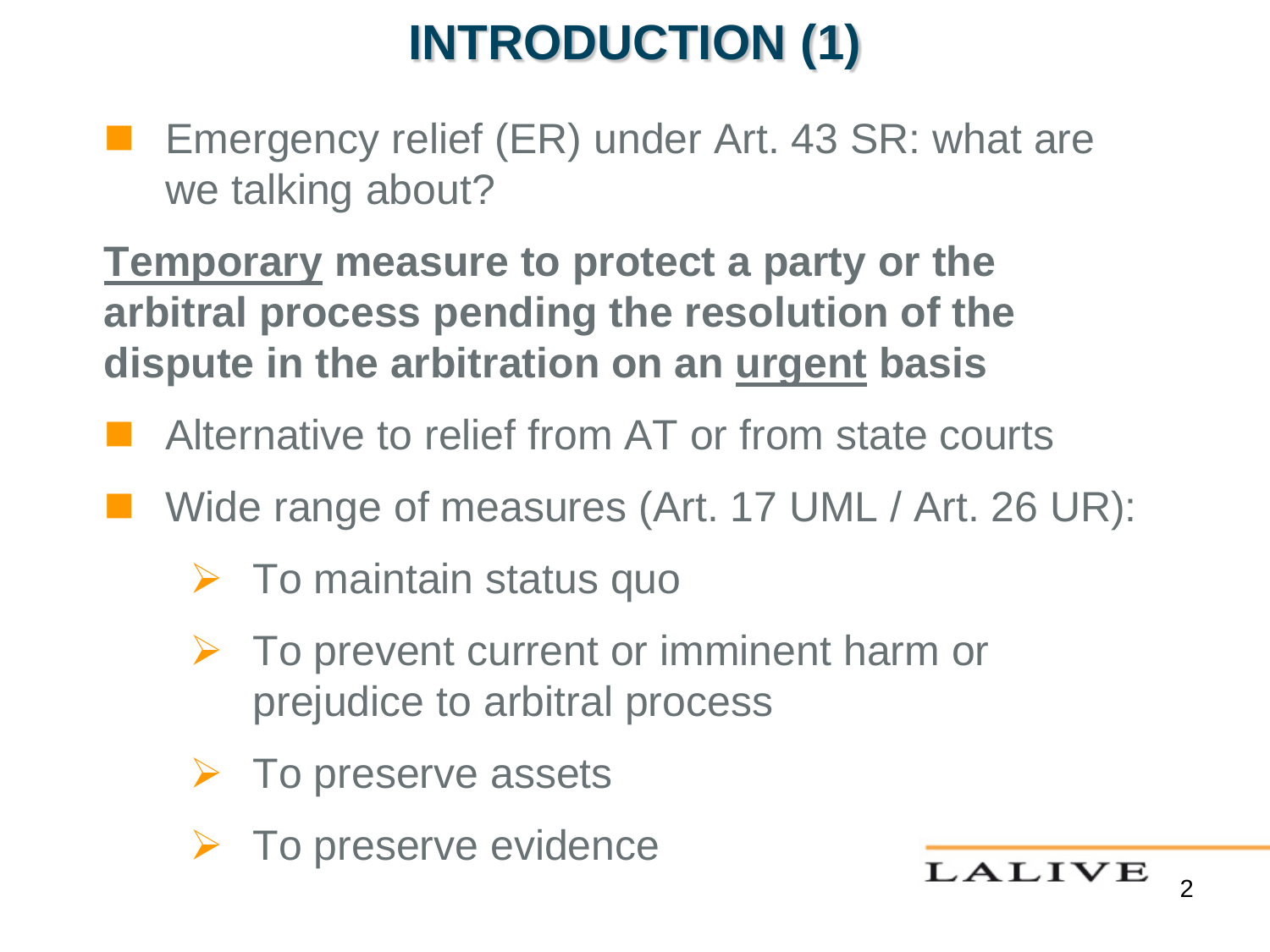# **INTRODUCTION (2)**

#### **Recent trend**:

- $\triangleright$  ICDR 2007
- $\triangleright$  SCC, SIAC 2010
- ▶ ICC, Swiss Rules 2012
- $\triangleright$  HKIAC 2013
- **Two main issues** in practice (for parties and arbitrator):
	- $\triangleright$  What do you need to establish to obtain interim relief?
	- $\triangleright$  What is the effect of the EA's decision?
- Answers not in the rules but in applicable laws

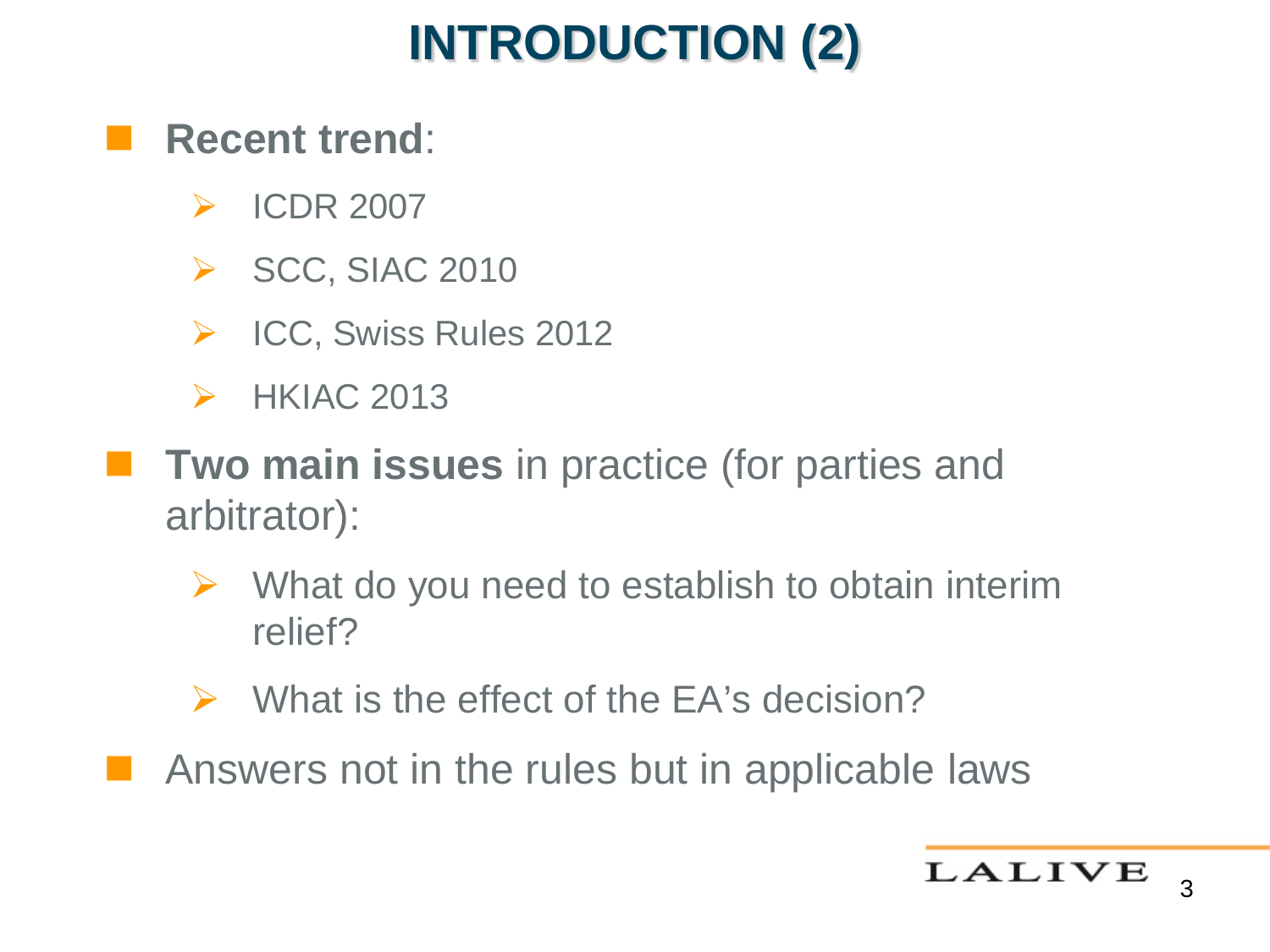## **TOPICS COVERED**

- 1. Basic features of Art. 43 ER procedure
- 2. Application under Art. 43
- 3. Jurisdiction
- 4. Merits: urgency and other criteria
- 5. Procedure
- 6. Form and effects of ER
- **=>**
- Some figures
- **Pros and cons of ER procedure**
- Conclusion

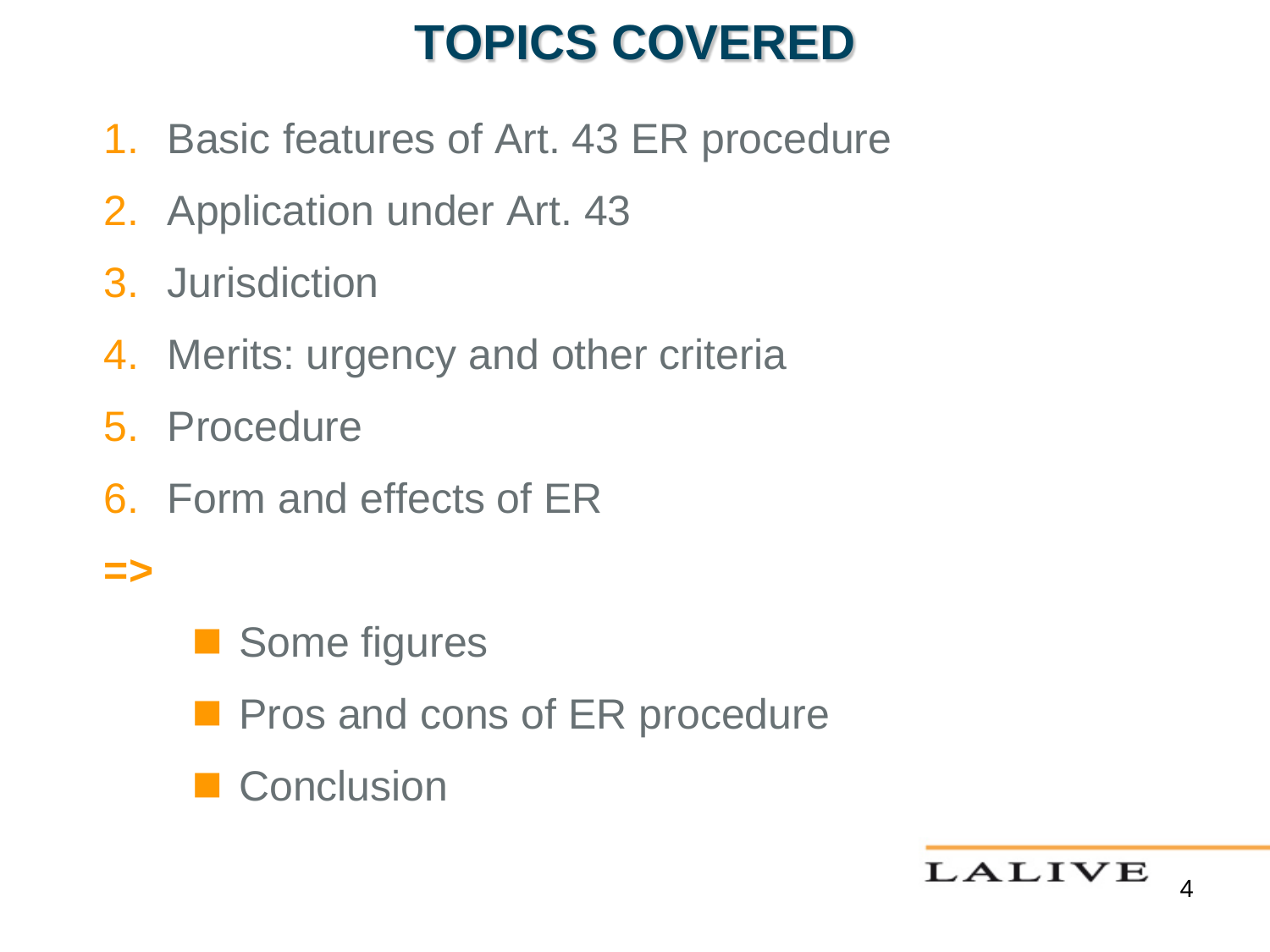## **1. BASIC FEATURES OF ART. 43 ER PROCEDURE**

- Available since 1 June 2012 regardless of date of the arbitration agreement
- **Application for "emergency relief proceedings" under** Art.  $43 =$ 
	- Application for "**urgent** interim measures **pursuant to Article 26"**
	- **►** Before AT constituted and even before NoA filed
- Appointment of EA "**as soon as possible**" (Art. 43.2)
- EA may be challenged (Art. 11 but **3 days**) (Art. 43.4)
- NoA to be filed within **10 days** but Arbitration Court may extend (Art. 43.3)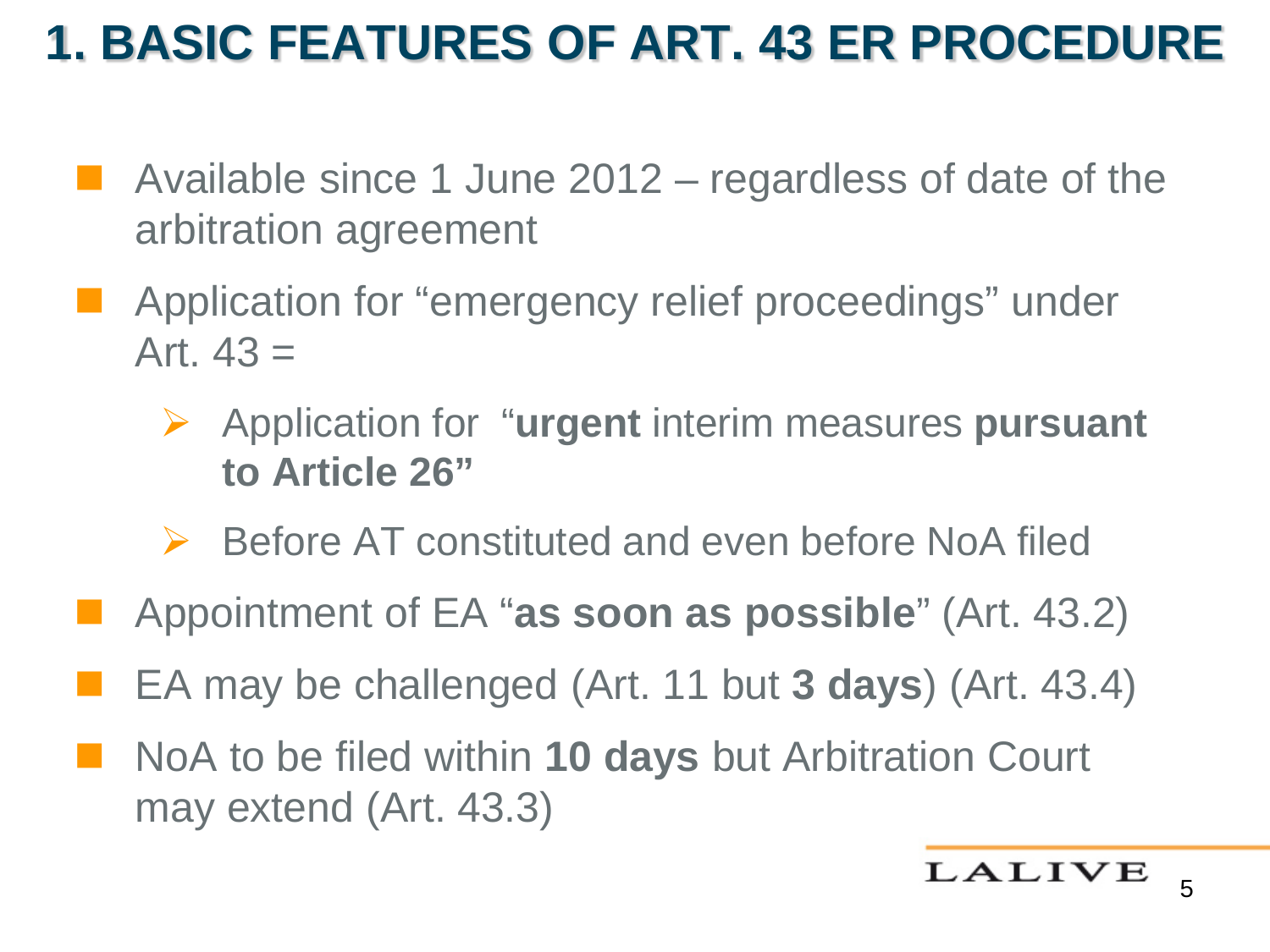### **1. BASIC FEATURES OF ART. 43 ER PROCEDURE**

- ER decision within **15 days**
- Reasons in summary form (Art. 42.1.e)
- Decision on fees and costs of EA only (Art 43.9)
- Decision binding on Parties but not on subsequent AT
- Once decision rendered (Art. 43.7), EA *functus officio*  only once AT constituted
- **EX** EA cannot act as arbitrator on subsequent AT unless agreed (Art. 43.11)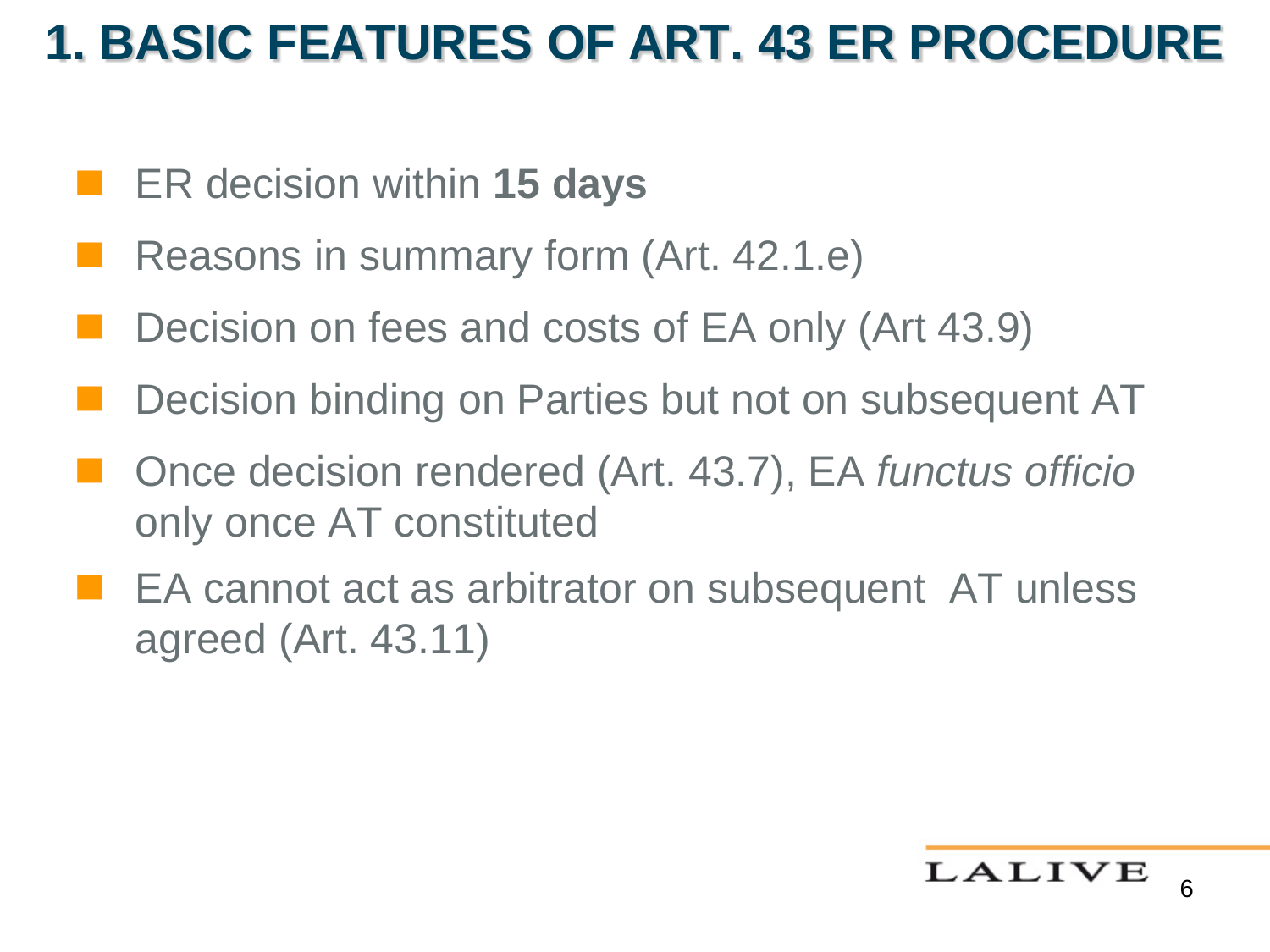# **2. APPLICATION UNDER ART. 43**

- What the application **must** contain (Art. 43.1):
	- $\triangleright$  Basic particulars: contact details of parties; arbitration clause; contract; general nature of claim; amount
	- $\triangleright$  Statement of interim measure and reason for urgency
	- $\triangleright$  Language, seat, applicable law (even if agreed)
	- $\triangleright$  Confirmation of payment of Registration Fee (CHF4'500) and EA Fee (CHF20'000)
	- Should **address fully**:
		- $\triangleright$  Expertise of EA if required
		- **►** Jurisdiction: of AT and of EA under Art. 43
		- $\triangleright$  Details on applicable law / urgency and other criteria for interim measure sought

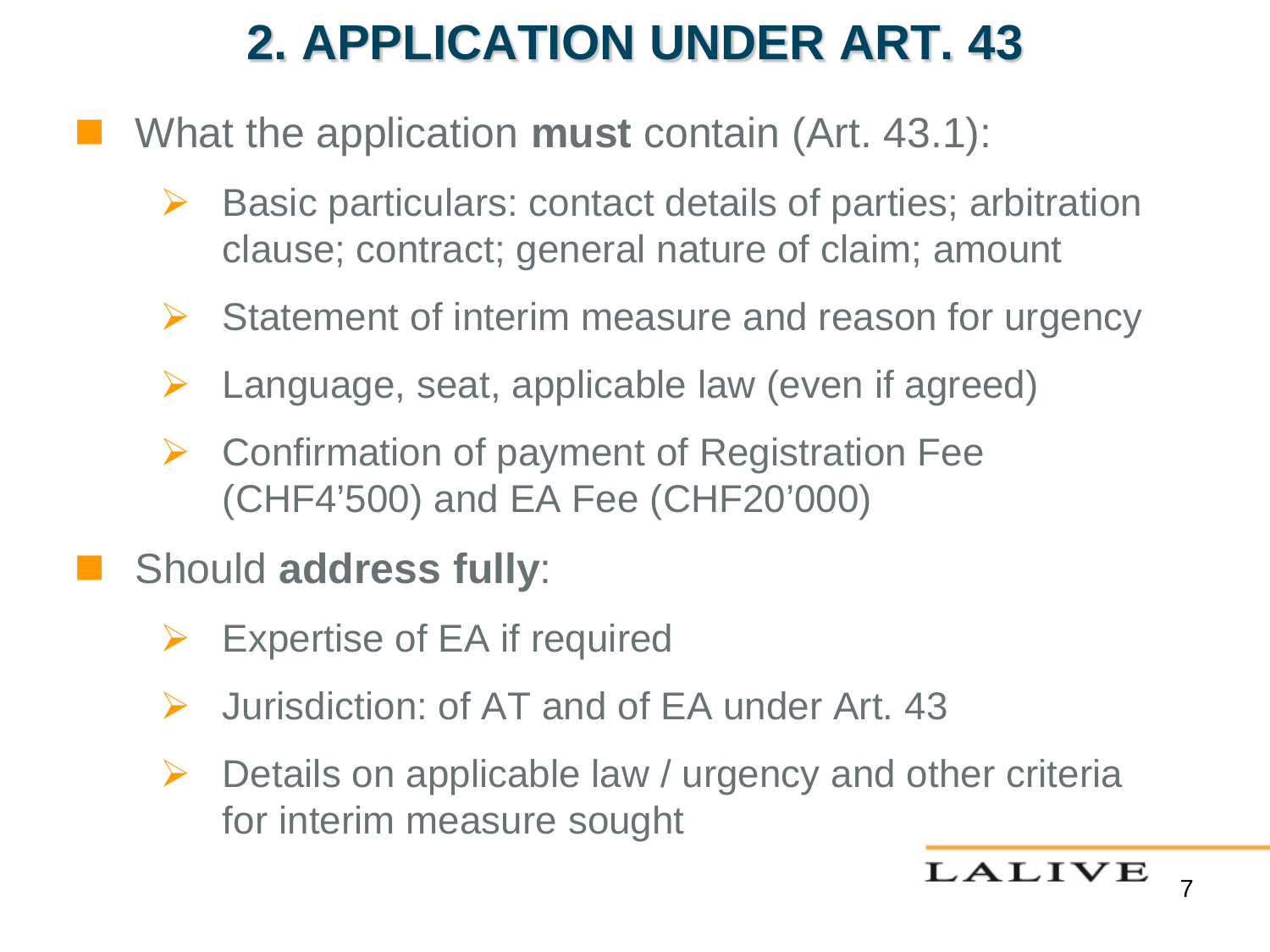## **3. JURISDICTION**

- **Court** decision (Art. 43.2): appointment of EA unless:
	- "**manifestly no agreement to arbitrate**" (Art. 3.12) issue of non-signatories
	- $\triangleright$  "appears more appropriate to proceed with the constitution of the arbitral tribunal" (cf Art. 2.3 option to reduce time limits)
- **EA** decision on jurisdiction:
	- **Underlying dispute:** if objection by Respondent; if Respondent defaults; if application for preliminary order, but **summary** review
	- **Jurisdiction re Art. 43 ER application** (opt out? Law of the seat? Measure covered by arbitration clause?)
	- Parallel jurisdiction of **state courts**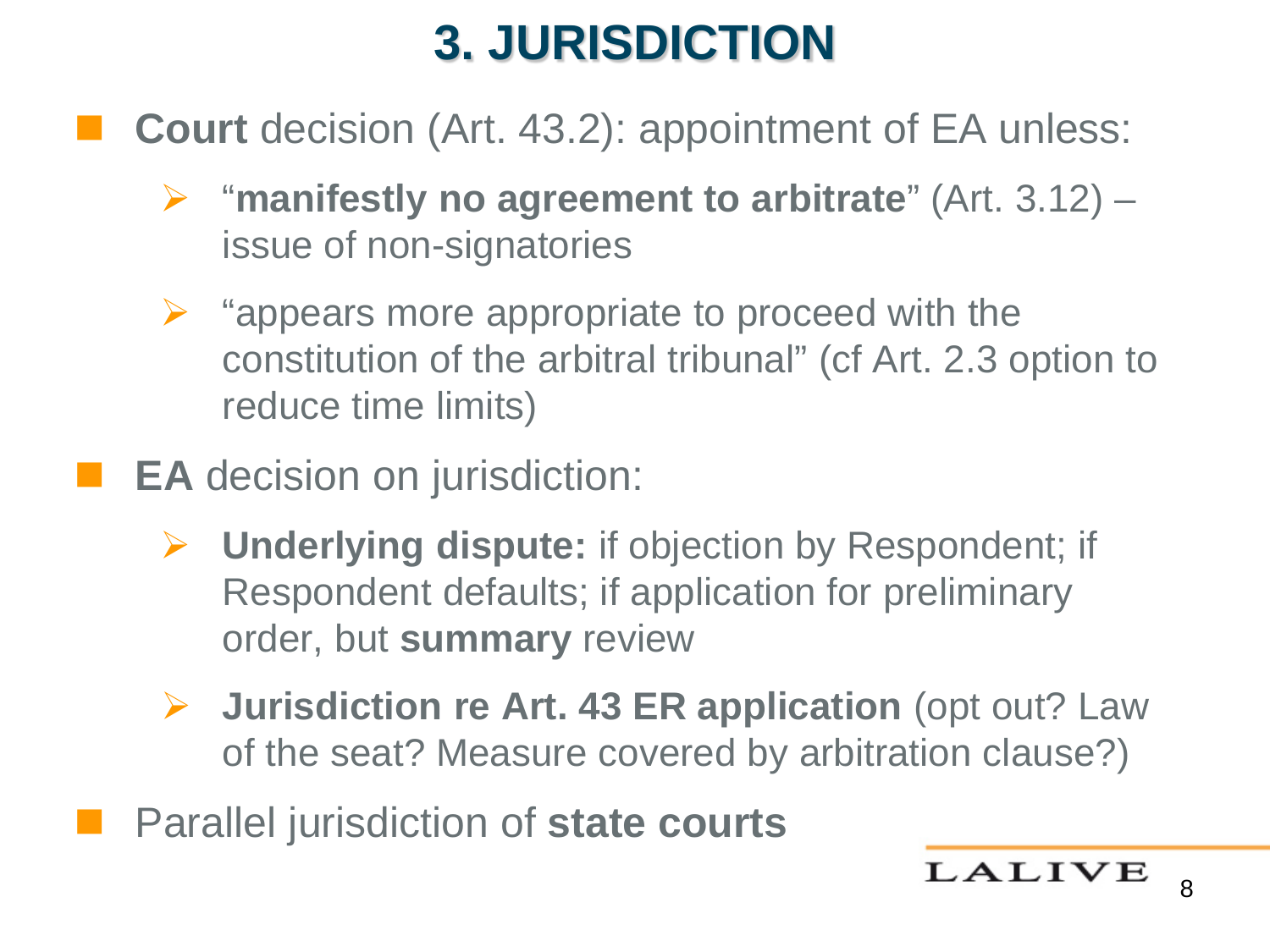## **4. MERITS: URGENCY AND OTHER CRITERIA**

#### **Urgency**

- justifies not waiting for constitution of AT
- Art. 26: "**necessary or appropriate**"
- Other criteria ? Art. 17A UML, Art. 26.3 UR:
	- **EXET A Risk of harm** not adequately reparable by award of damages and outweighs harm to other party if measure granted
	- Reasonable possibility will **succeed on the merits**
	- Important factor: EA can order **security** (Art. 26.2)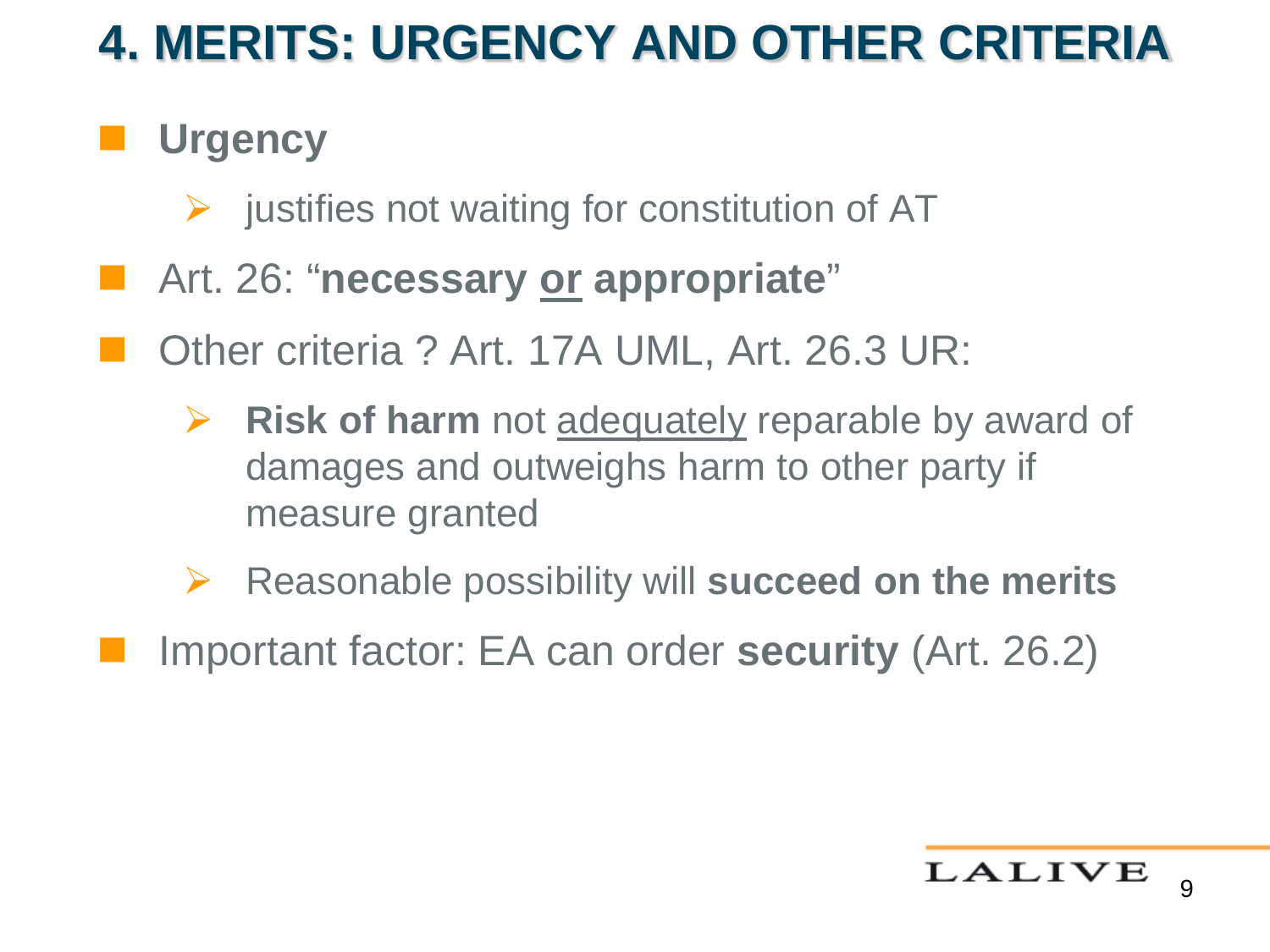## **5. PROCEDURE**

#### **15 days** maximum (+ or -)

**Flexible procedure**:

- $\triangleright$  Urgency v Parties' reasonable opportunity to be heard (Art. 43.6)
- $\triangleright$  No obligation to hold hearing or full submissions (Art. 15)

#### **Preliminary (ex parte) orders** (Art. 26.3)

- "Exceptional circumstances": risk of frustration of purpose of measure (Art. 17B-C UML) and extreme urgency
- Notification of application with preliminary order **and** Respondent to be heard then
- **▶ Unique feature of Swiss Rules**

LALIVE 10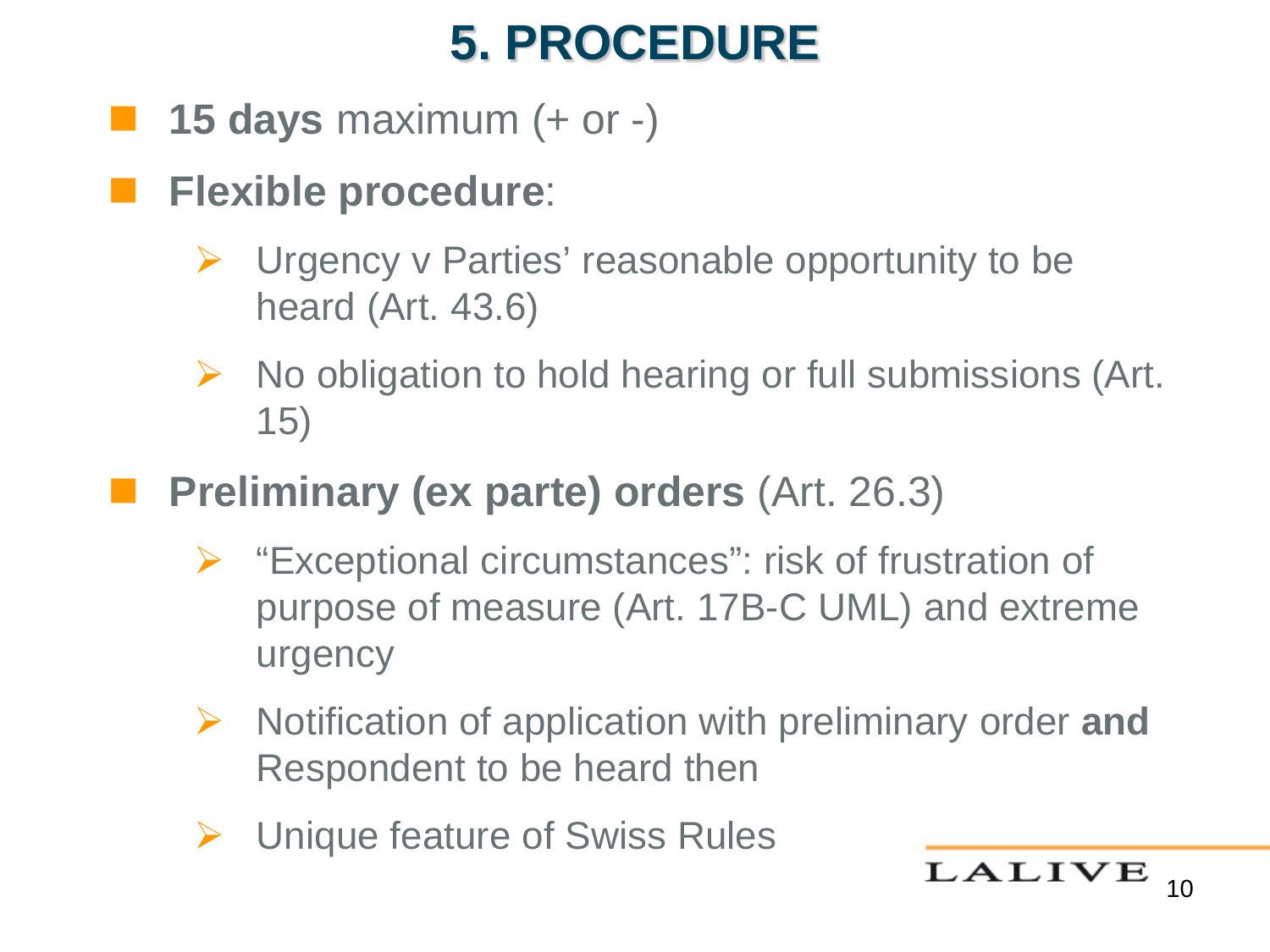### **6. FORM AND EFFECT OF EMERGENCY RELIEF**

**E** Art. 43.8: EA decision has "the same effects as a decision pursuant to Art. 26"

=> "Interim measures may be granted in the form of an interim award" (Art. 26.2  $\neq$  Art. 29.2 ICC R)

**Art. 15.7: EA decision binds parties** 

- Art. 43.8: EA may modify, suspend or terminate and EA decision does not bind the AT
- $\Rightarrow$  No order against third parties
- ⇒ Not final: order or award? (Question of substance)
- $\Rightarrow$  Challenge?
- ⇒ Enforcement?

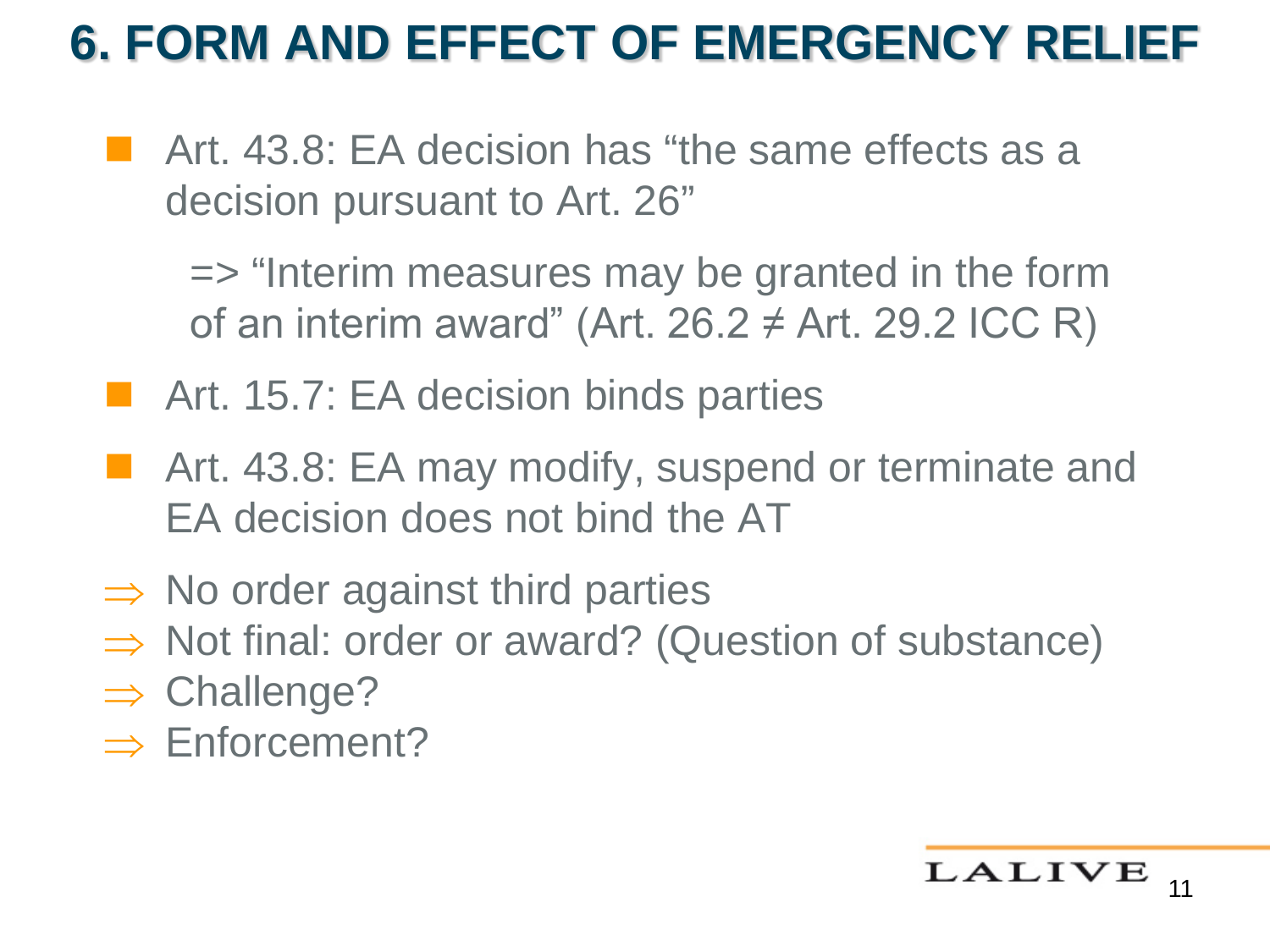## **6. FORM AND EFFECT OF EMERGENCY RELIEF**

- Enforcement of interim measure (if required)
	- $\triangleright$  Not under NYC (not "final" award)
	- $\triangleright$  Depends on law of place of enforcement
	- Art. 17-17J UNCITRAL ML: interim measures enforceable unless granted ex parte
- In Switzerland: efficacy and limits of Art. 183.2 PIL Act
- Alternative:
	- Monetary sanctions (*astreinte*)?
	- $\triangleright$  Psychological pressure / adverse inference
	- **▶ Damages**

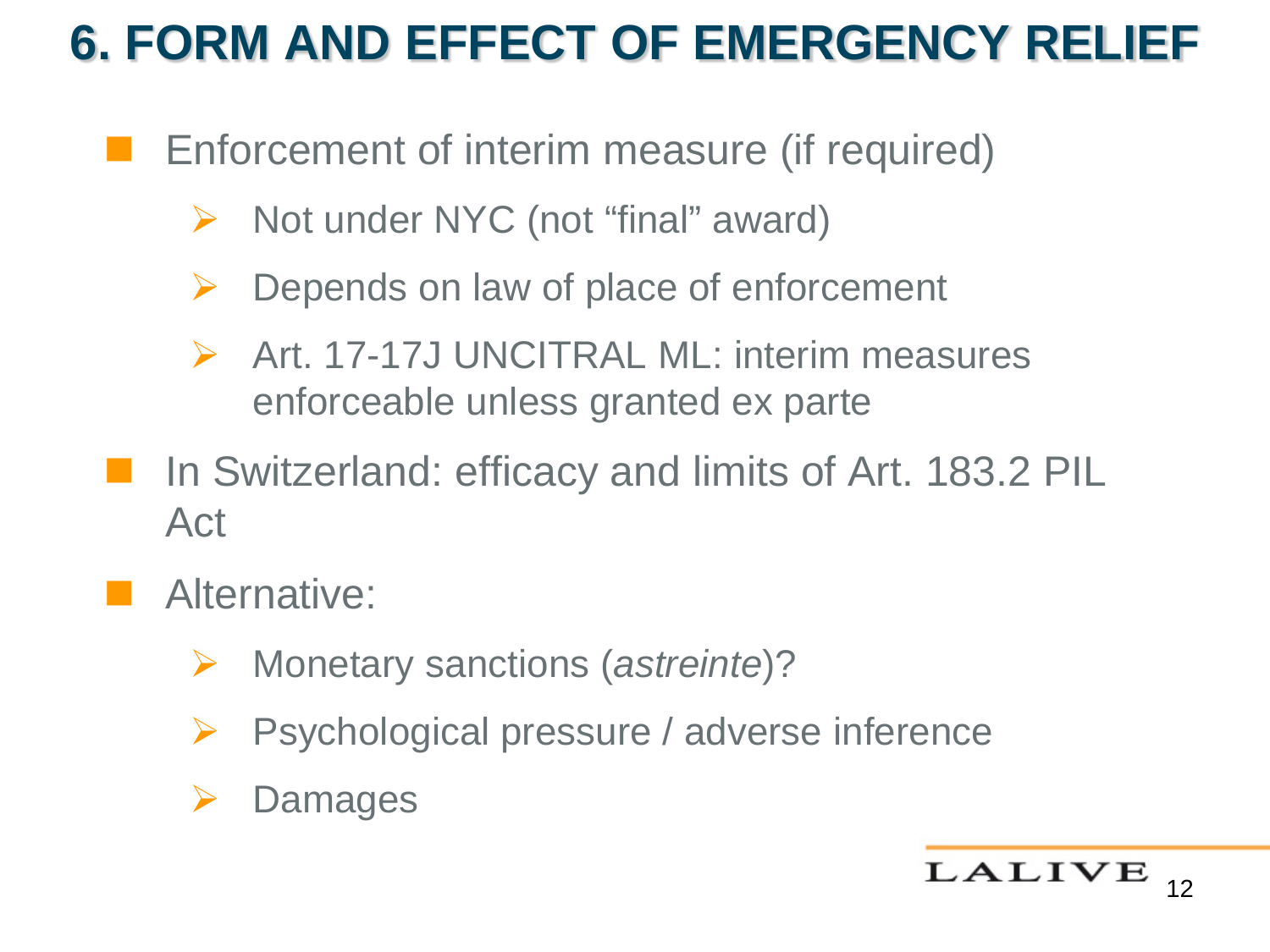## **SOME FIGURES**

| <b>AAA-ICDR</b>                | <b>SCC</b>                                |
|--------------------------------|-------------------------------------------|
| 21 (since 2006)                | 6 (since 2010)                            |
| 10 partially or fully granted  | 4 known                                   |
| 7 denied                       | 1 approved                                |
| 3 settled                      | 3 were rejected                           |
| 1 withdrawn                    |                                           |
| (challenges in 4 cases)        |                                           |
| Decision: w/in 20 days         | Decision: w/in 7 days (1 w/in             |
|                                | 24 hours)                                 |
| <b>Prohibition to disclose</b> | Prohibition to dispose of                 |
| information                    | shares                                    |
| Surrender of equipment on      | [Prohibition to call a bank]<br>$\bullet$ |
| work site                      | guarantee]                                |
| Prohibition to dissolve legal  | [Delivery of goods]<br>$\bullet$          |
| entity                         |                                           |
| [Anti-suit injunction]         | LALIVE                                    |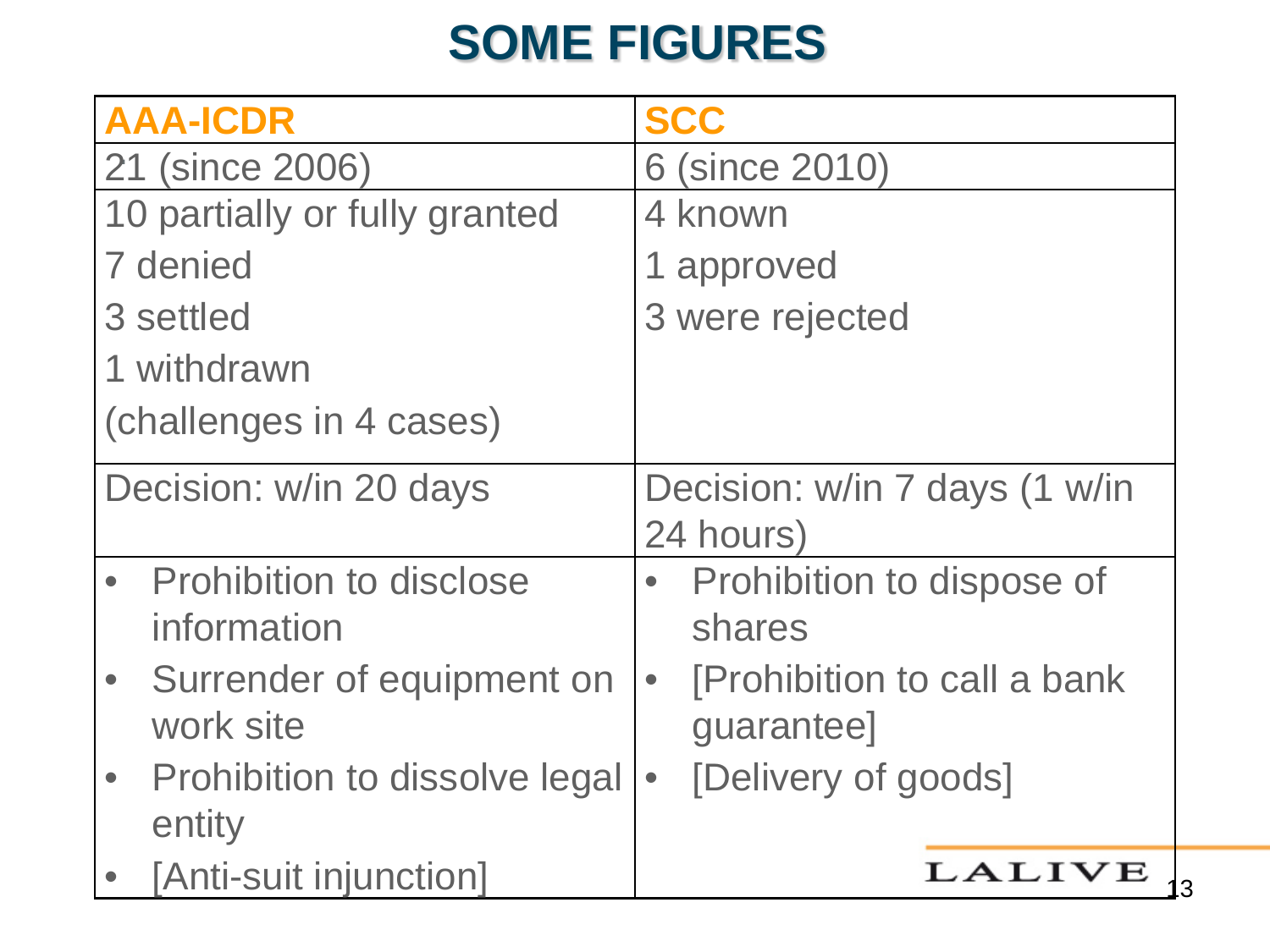## **PROS AND CONS OF EMERGENCY RELIEF**

#### **Pros**

- Speed
- **Confidentiality**
- **Neutrality**
- Certainty?
- => Cost effective "one forum" approach?
- Legitimate tool **OR**

#### **Cons**

- Not directly enforceable
- **No order against third** parties
- Limits of adverse inference
- => Really effective?

Risk of abuse ? (Despite fee, 10 day limit for NoA, clear jurisdiction required)

#### **It depends**

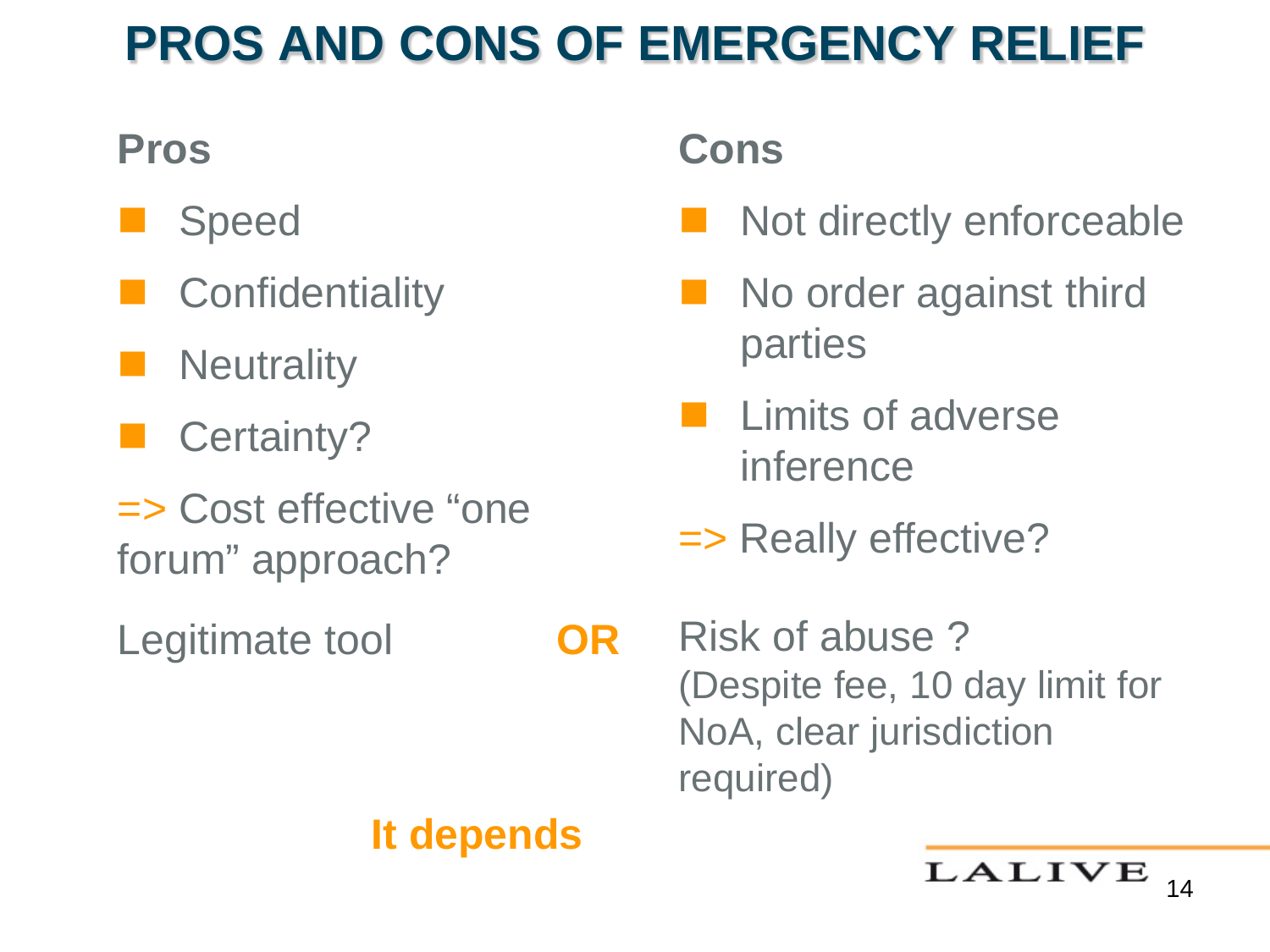## **CONCLUSION**

- Only limited evidence available, but appears:
	- $\triangleright$  More and more interim measures applications
	- $\triangleright$  More and more interim measures granted
	- $\triangleright$  Number of ER applications not insignificant, even if -No data on compliance and enforcement -No comparison with state courts applications or other tools – expedited formation of AT
- Experience shows it is not a gimmick
- Can be a useful tool in exceptional circumstances
- **As such, can only be welcome by parties, counsel** and arbitrators (strengthen "culture" of granting interim measures)

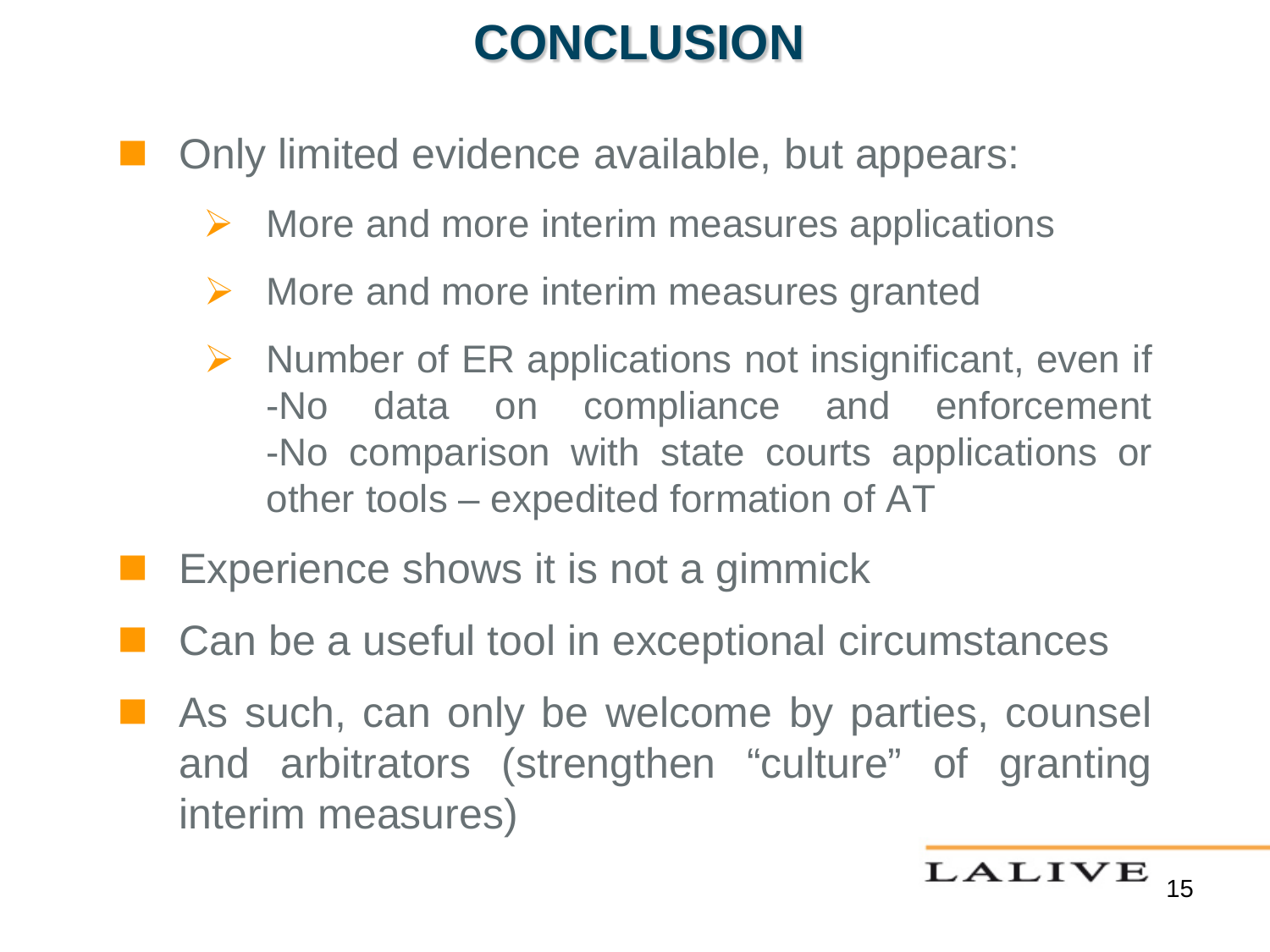#### **Some sources**

- HABEGGER P, The Revised **Swiss Rules** of International Arbitration – An Overview of the Major Changes, 30 ASA Bull. 2/2012, 269
- VOSER N / BOOG C, **ICC Emergency Arbitrator** Proceedings: An Overview, In: Interim, Conservatory and Emergency Measures in ICC Arbitration, ICC International Court of Arbitration Bulletin, Vol. 22, Special Supplement (2011), 81
- SHAUGHNESSY P, The new **SCC Emergency Arbitrator** Rules, In: Hobér K / Magnusson A / Öhrström M (Eds.), *Between East and West: Essays in Honour of Ulf Franke*, Juris (2010), 459
- **LEMENEZ G / QUIGLEY P, The ICDR's Emergency Arbitrator** Procedure in Action: Part I: A Look at the Empirical Data, 63 Disp. Resol. J, 3/2008

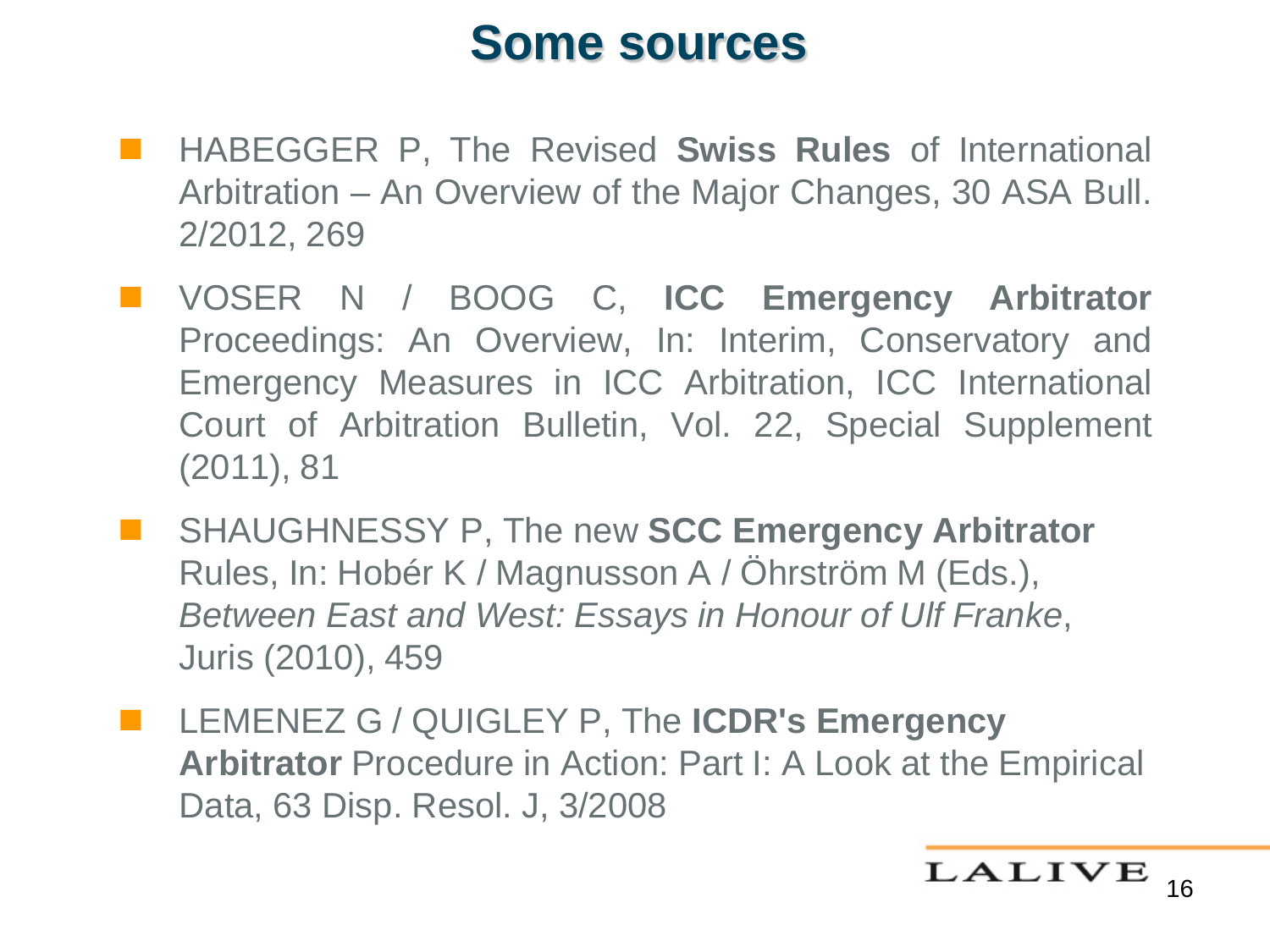Emergency Relief Proceedings (Swiss Rules) / Emergency Arbitrator (ICC Rules) - Oct 2012 Emergency Relief Proceedings (Swiss Rules) / Emergency Arbitrator (ICC Rules) - Oct 2012

| <b>SWISS RULES (SR)</b>                                                                                                                                                                                                                                                                                                             | <b>ICC RULES (ICC R)</b>                                                                                                                                                                                                                                                                                                                                                                                                                                                                                 |
|-------------------------------------------------------------------------------------------------------------------------------------------------------------------------------------------------------------------------------------------------------------------------------------------------------------------------------------|----------------------------------------------------------------------------------------------------------------------------------------------------------------------------------------------------------------------------------------------------------------------------------------------------------------------------------------------------------------------------------------------------------------------------------------------------------------------------------------------------------|
| Art. 43                                                                                                                                                                                                                                                                                                                             | Art. 29 & Appendix V                                                                                                                                                                                                                                                                                                                                                                                                                                                                                     |
| Applicable to arbitrations commencing on<br>or after 1 June 2012, unless the parties have<br>agreed otherwise (Art. 1.3)                                                                                                                                                                                                            | Applicable if arbitration agreement entered<br>into on or after 1 January 2012 - date of<br>entry into force of rules (Art. 29.6.a)                                                                                                                                                                                                                                                                                                                                                                      |
| <b>Opt out (Art. 43.1)</b>                                                                                                                                                                                                                                                                                                          | Opt out or choice of another pre-arbitral<br>procedure (Arts. 29.6.b and 29.6.c)                                                                                                                                                                                                                                                                                                                                                                                                                         |
| Application prior to constitution of the arbitral<br>tribunal (Art. 43.1)                                                                                                                                                                                                                                                           | Application prior to transmission of the file to<br>the arbitral tribunal (Art. 29.1)                                                                                                                                                                                                                                                                                                                                                                                                                    |
| No requirement to file NoA first (Art. 43.1)                                                                                                                                                                                                                                                                                        | No requirement to file RfA first (Art. 29.1)                                                                                                                                                                                                                                                                                                                                                                                                                                                             |
| Jurisdiction<br>Prima facie test by the Arbitration Court;<br>transmission of file to EA unless:<br>"manifestly no agreement to<br>arbitrate"<br>Ωr<br>"appears more appropriate to proceed<br>with the constitution of the arbitral<br>tribunal" (Art. 43.2)<br><b>EA</b> to determine his/her jurisdiction                        | Jurisdiction<br>Prima facie test by President of the Court:<br>Parties signatories to the arbitration<br>1.<br>agreement (or successors)<br>2.<br>Arbitration agreement concluded after 1<br>Jan 2012<br>No agreement to opt out<br>3.<br>No agreement to other pre-arbitral<br>4.<br>procedure<br>(Appendix V, Art. 1.5; Art. 29.5 and Art 29.6)<br><b>EA</b> to establish:<br>Application admissible (Art. 29.1)<br>1.<br>2.<br>Has jurisdiction to order Emergency<br>Measures (Appendix V, Art. 6.2) |
| EA fee: CHF 20,000 (Appendix B)<br>EA's fees and costs determined by the EA in<br>EA's decision on Application; subject to<br>approval or adjustment by the Court (Art.<br>43.9; Art. 38.g)<br>Parties' costs determined and decided in<br>separate award by the EA if no arbitral<br>tribunal is constituted (Art. 43.9; 38.d & e) | <b>EA Fee: USD 30,000 (App. V, Art 7.1)</b><br>The President may increase the EA's fees.<br>(App. V, Art. 7.2.)<br>Allocation fixed by EA subject to the Arbitral<br>Tribunal's final decision (Art. 29.4)                                                                                                                                                                                                                                                                                               |
| Non-refundable Registration Fee of<br>CHF 4,500 (Appendix B)                                                                                                                                                                                                                                                                        | USD 10,000 for the ICC's administrative<br>expenses (App. V, Art 7.1). May be<br>increased by the President                                                                                                                                                                                                                                                                                                                                                                                              |
| Seat: that of the arbitral proceedings<br>In the absence of agreement, or if<br>designation of the seat is unclear or<br>incomplete, fixed by the Court (Art. 43.5)                                                                                                                                                                 | Seat: that of the arbitral proceedings.<br>In the absence of agreement, fixed by the<br>President (App. V, Art. 4.1)                                                                                                                                                                                                                                                                                                                                                                                     |
| Simultaneous proceedings before judicial authorities:<br>Compatible and not deemed to constitute a waiver of the arbitration<br>(Art. 43.1 to Art 26.5 SR) / (Art. 29.7 ICC Rules)                                                                                                                                                  |                                                                                                                                                                                                                                                                                                                                                                                                                                                                                                          |
| The Court appoints the EA and transmits<br>the file to the EA as soon as possible after<br>receipt of the application (Art. 43.2) - Unless<br>ex parte                                                                                                                                                                              | The President normally appoints an EA<br>within 2 days from the Secretariat's receipt<br>of the application (App. V, Art. 2.1)                                                                                                                                                                                                                                                                                                                                                                           |

| Challenge of EA within 3 days                                                                                                                                                                                                                         |                                                                                                                                                                                                                                                                                                                                  |  |
|-------------------------------------------------------------------------------------------------------------------------------------------------------------------------------------------------------------------------------------------------------|----------------------------------------------------------------------------------------------------------------------------------------------------------------------------------------------------------------------------------------------------------------------------------------------------------------------------------|--|
| (Art. 43.4 and 11.1 SR) / (App. V, Art. 3.1 ICC R)                                                                                                                                                                                                    |                                                                                                                                                                                                                                                                                                                                  |  |
| Decision on challenge by the Court                                                                                                                                                                                                                    |                                                                                                                                                                                                                                                                                                                                  |  |
| (Art. 43.4 and 11.2 SR) / (App. V, Art. 3.2 ICC R)                                                                                                                                                                                                    |                                                                                                                                                                                                                                                                                                                                  |  |
| EA proceedings terminated if no NoA<br>submitted within 10 days from receipt of the<br>Application                                                                                                                                                    | EA proceedings terminated if no RfA<br>submitted within 10 days from receipt of the<br>Application                                                                                                                                                                                                                               |  |
| Can be extended by the Court (Art. 43.3)                                                                                                                                                                                                              | Can be extended by the EA (App. V, Art.<br>1.6)                                                                                                                                                                                                                                                                                  |  |
| No procedural timetable; urgency /<br>reasonable opportunity to be heard<br>(Art. 43.6)                                                                                                                                                               | EA must establish a procedural timetable,<br>normally within 2 days of transmitting the<br>file to the EA (App. V, Art. 5.1)                                                                                                                                                                                                     |  |
| Decision rendered within 15 days of transmission of file<br>(Art. 43.7 SR) / (App. V, Art. 6.4 ICC R)                                                                                                                                                 |                                                                                                                                                                                                                                                                                                                                  |  |
| EA may grant urgent interim measures<br>pursuant to Art. 26 (Art. 43.1)<br>Ex parte preliminary order permitted but<br>EA must ensure that each party has a<br>reasonable opportunity to be heard on the<br>Application (Art. 43.6)                   | EA may grant urgent interim or<br>conservatory measures which cannot<br>await the constitution of the Arbitral Tribunal<br>(Art 29.1)<br>The request must be notified to the parties,<br>which excludes ex parte decision (App. V.<br>Art. 1.2)                                                                                  |  |
| EA may grant order or award (Art. 43.8 &<br>Art. 26.2: award or order)                                                                                                                                                                                | EA may grant order only (Art. 29.2).                                                                                                                                                                                                                                                                                             |  |
|                                                                                                                                                                                                                                                       | EA can include conditions, including security                                                                                                                                                                                                                                                                                    |  |
|                                                                                                                                                                                                                                                       | (Art. 43.1 and Art. 26.2 SR) / (App. V, Art. 6.7 ICC R)                                                                                                                                                                                                                                                                          |  |
| Unless the parties agree to no reasons<br>given, EA entitled to state the reasons in<br>summary form only (Art. 42.1.e by analogy)                                                                                                                    | EA must provide reasons<br>(App. V, Art. 6.3)                                                                                                                                                                                                                                                                                    |  |
| EA decision binding on parties (Art. 15.7<br>SR) and not on subsequent AT (Art. 43.8)                                                                                                                                                                 | The parties undertake to comply with any<br>order by the EA. (Art. 29.2)<br>Not binding on subsequent AT (Art. 29.3)                                                                                                                                                                                                             |  |
| EA measure ceases to have effect if:<br>• NoA not filed within 10 days (Art. 43.3. &<br>10)<br>• Arbitral proceedings are terminated (Art.<br>43.10)<br>• AT renders a final award, unless the<br>arbitral tribunal decides otherwise in the<br>award | EA ceases to have effect if:<br>• RfA not filed within 10 days<br>• Court accepts the challenge against the<br>FA<br>• AT renders a final award unless it<br>expressly decides otherwise<br>• All claims are withdrawn or the<br>arbitration terminates before the<br>rendering of a final award<br>(App. V, Art 1.6 & Art. 6.6) |  |
| EA may not serve as arbitrator in<br>subsequent AT, unless otherwise agreed by<br>the parties (Art. 43.11)                                                                                                                                            | EA may not serve as arbitrator in<br>subsequent AT (App. V, Art. 2.6)                                                                                                                                                                                                                                                            |  |